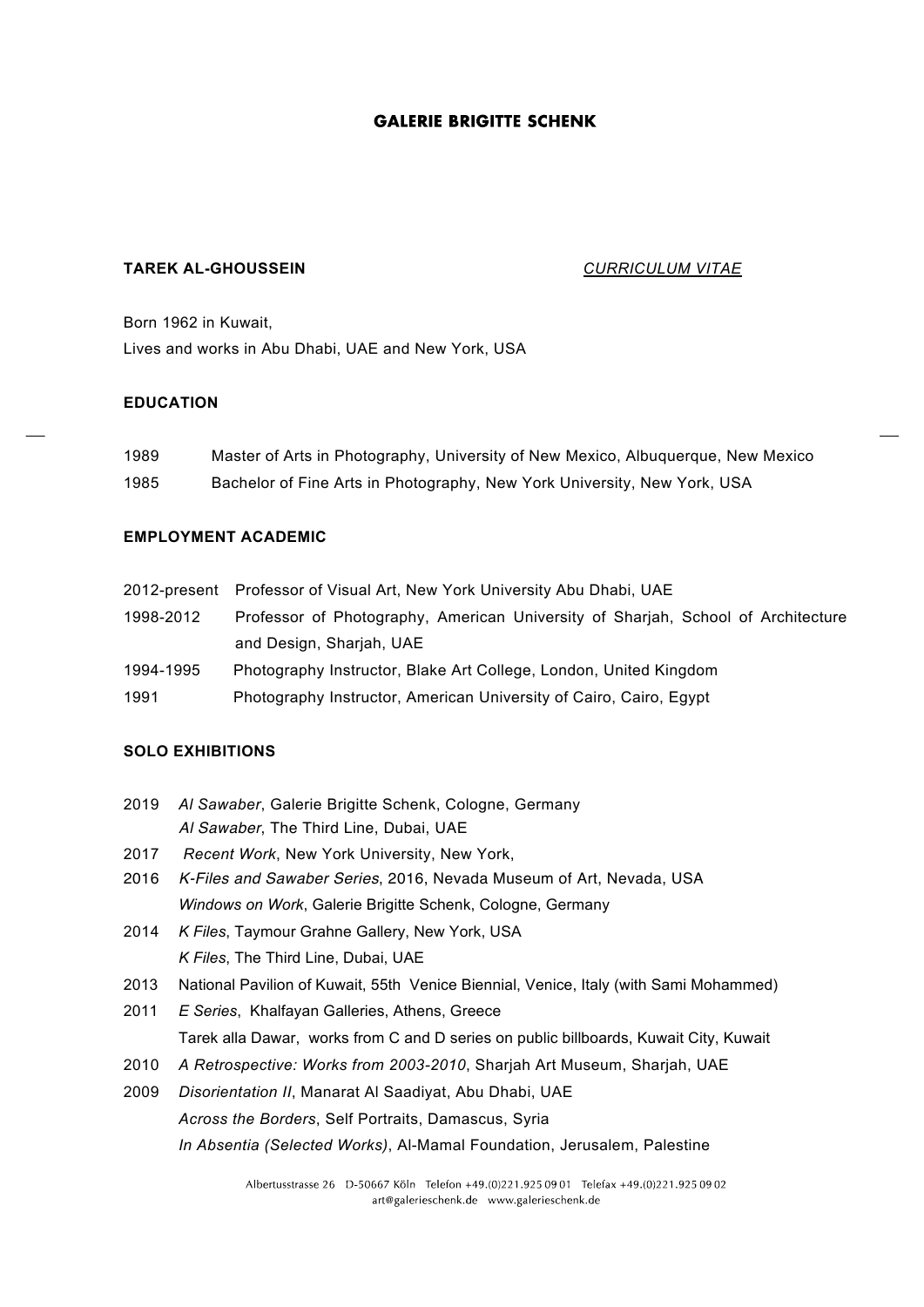*A, B, C & D Series*, Galerie Brigitte Schenk, Köln, Germany *D Series*, The Third Line, Dubai, UAE *Tarek Al-Ghoussein Selected Works*, Kalfayan Galleries, Athens, Greece 2008 *Self Portrait, A, B, and C Series*, Sharjah College of Fine Arts, Sharjah, UAE

- 2007 *Self Portrait, A, B, and C Series*, Sharjah College of Fine Arts, Sharjah, UAE
- 1994 *Recent Work*, Roy Miles Gallery, London, UK

# **GROUP EXHIBITIONS**

- 2017 *Negotiating The Future: 6th Asian Art Biennial*, National Taiwan Museum of Fine Arts, Taichung City, Taiwan *FOTOGRAFICA BOGOTA, FOTOMUSEO*, Bogota, Colombia *The Art of Nature*, ADMAF Festival, Abu Dhabi, UAE *The Creative Act: Performance, Process*, Presence, Guggenheim Abu Dhabi, UAE *Presence: Reflections on the Middle East*, Metropolitan State University of Denver, Center for Visual Art, CO, USA
- 2015 *View from Inside: Contemporary Arab Photography*, Video and Mixed Media Art, Emirates Palace Gallery, Abu Dhabi, UAE *On Site*, NYUAD Art Gallery, Abu Dhabi, UAE
- 2014 FotoFest 2014 Biennial, the 15th International Biennial of Photography and Photorelated Art, Houston, USA *Oblique Land*, Whitebox Art Space, New York, USA *Lost in Landscape*, Museo di Arte Moderna e Contemporanea di Trento e Rovereto, Italy 2013 *Photoquai*, Photography Biennale, Paris, France
	- *The Blue Route*, Villa Empain, Brussels, Belgium From Palestine With Hope, Art Space, London, UK

Voyage, Museum Of Anthropology, Vancouver, Canada

You And Me Behind The Horizon, Nevada Museum of Art, NV, USA

Mind and Body, DUCTAC, Dubai, UAE

2012 *Arab Express*, Mori Art Museum, Tokyo, Japan 2011 Emirati Expressions, Manarat Al Saadiyat, Abu Dhabi, UAE

*The Bravery of Being Out Of Range*, Sultan Gallery, Kuwait & Athr Gallery, Saudi Arabia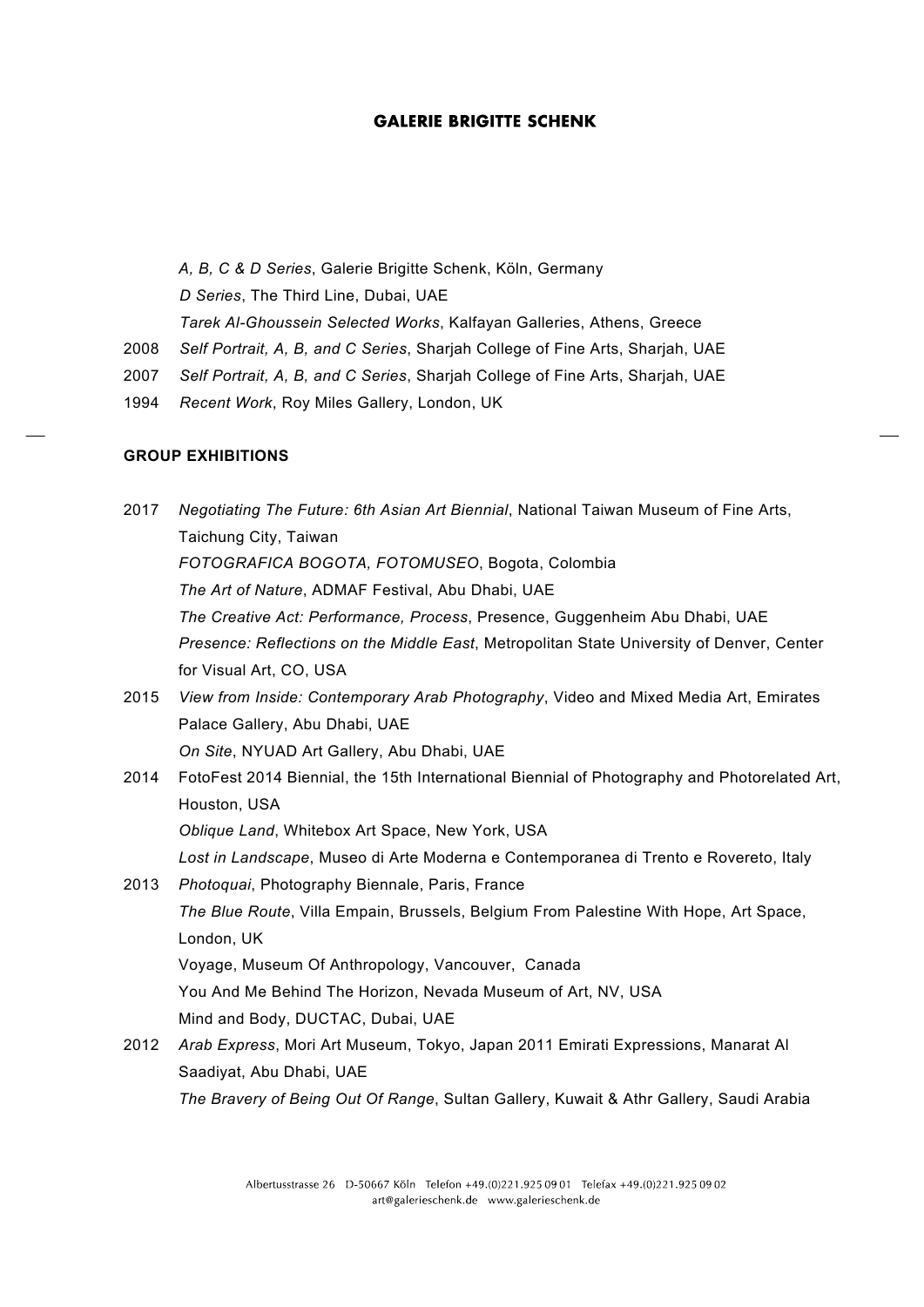|      | The Heart of Phoenix: Art and Culture of the United Arab Emirates-Sharjah, Gyeonggi            |
|------|------------------------------------------------------------------------------------------------|
|      | Museum of Modern Art, Korea.                                                                   |
|      | Roaming Images, Maraya Art Center, Sharjah UAE                                                 |
|      | Tarek alla Dawar, C and D Series on public bill boards, Kuwait                                 |
| 2010 | UNERWARTET / UNEXPECTED, From Islamic Art to Contemporary Art, Kunstmuseum                     |
|      | Bochum, Germany                                                                                |
|      | 22nd Photography Biennial, E Series, Thessaloniki, Greece                                      |
|      | Global Studio, E Series, Blue Coat Gallery, Liverpool, UK                                      |
|      | Artscape Medina, Sharjah Art Museum, Sharjah, UAE                                              |
| 2009 | It's Not You It's Me, Inaugural UAE Pavilion at 53rd Venice Biennale, Venice, Italy Across the |
|      | Borders, Self Portraits, Damascus, Syria                                                       |
|      | Disorientation II, Manarat Al Saadiyat, Abu Dhabi, UAE                                         |
| 2008 | Wonder, Singapore Biennale, Singapore                                                          |
|      | Roads Were Open / Roads Were Closed, The Third Line, Dubai, UAE                                |
|      | New Ends, Old Beginnings, Blue Coat Gallery, Liverpool, UK                                     |
|      | The Jerusalem Show, edition 0.1, Al-Ma'mal Foundation for Contemporary Art, Jerusalem,         |
|      | Palestine                                                                                      |
|      | Dubai Next, Vitra Design Museum (Zaha Hadid Fire Station) Weil am Rhein, Germany               |
|      | Never Part, Beaux Art, Brussels, Belgium Reorientations, European Parliament,                  |
|      | Brussels, Belgium, Nimes Museum of Contemporary Art, Nimes, France                             |
|      | Self Portraits, Around The Coyote Gallery, Chicago, USA                                        |
| 2007 | Languages of the Desert, Abu Dhabi, UAE                                                        |
|      | C Series, XVA Gallery, Dubai, UAE                                                              |
|      | Art in Public Spaces, Light Boxes, Muscat, Oman Self -Representation, Doha, Qatar              |
|      | Recognize, London, UK                                                                          |
| 2006 | Invisible Cities Ideal Cities, Zamoc, Poland & Potsdam, Germany                                |
|      | Under the Last Sky, Royal Photography Museum, Copenhagen, Denmark                              |
|      | Images of the Middle East, Banner, Copenhagen, Denmark                                         |
|      | Political Realities, Heidelberg Museum, Heidelberg, Germany                                    |
|      | Tierra, exilio, CREACIÓN CUENCA, Madrid, Spain                                                 |
|      | Al Riwaq, Manama, Bahrain                                                                      |
|      | Pat Binder's Kollwitz Light Box Project, Berlin, Germany                                       |
|      | Checkpoints, Darat Al Funuun, Amman, Jordan Q Arts-Gallery' in Derby, UK                       |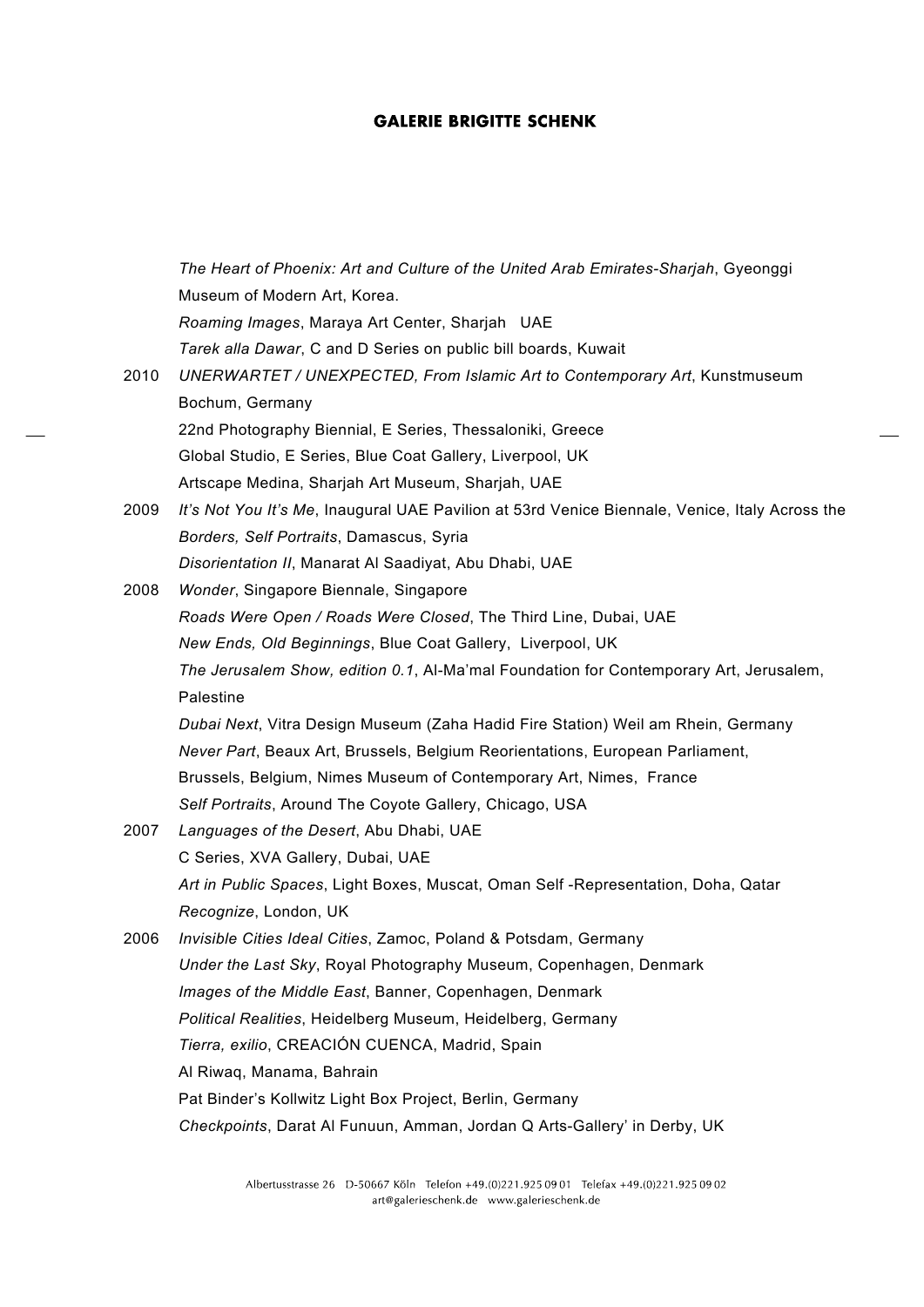|      | Confronting Clichés, McColl Art Center, North Carolina, USA                                   |
|------|-----------------------------------------------------------------------------------------------|
|      | Side Gallery, New Castle. UK                                                                  |
|      | Gallery of Photography, Dublin, Ireland Nazar, Institute Du Monde Arabe, Paris, France        |
| 2005 | Gallery of Photography, Dublin, Ireland                                                       |
|      | Ifa Gallery, Stuttgart, Germany                                                               |
|      | Aperture Gallery, New York, USA                                                               |
|      | Museum of Modern and Contemporary Art, Bonn, Germany                                          |
|      | Langhans Gallery, Prague, Czech Republic La Boca Gallery, Madrid, Spain                       |
|      | 7th Sharjah International Biennial, Sharjah, UAE Houston International fotofest, Houston, USA |
| 2004 | Sharjah Art Museum, Sharjah, UAE                                                              |
|      | Specta Art Gallery, Copenhagen, Denmark Noorderlicht International Photography                |
|      | Exhibition, The Netherlands                                                                   |
|      | Kathie Kollwitz Gallery, Berlin, Germany Chobi Mella, International Photography Exhibition,   |
|      | Dhaka, Bangladesh                                                                             |
| 2003 | The Royal Danish Academy of Fine Arts, Copenhagen, Denmark                                    |
|      | Randolph Street Gallery, Auckland, New Zealand                                                |
|      | Sharjah International Biennial, Sharjah, UAE                                                  |
| 2002 | Sharjah Art Museum, Sharjah, UAE                                                              |
| 2000 | Burjuman Center, Dubai, UAE                                                                   |
|      | Sharjah Art Museum, Sharjah, UAE                                                              |
| 1995 | Zwemmers Fine Photographs, London, UK                                                         |
| 1994 | Roy Miles Gallery, London, UK                                                                 |
| 1989 | MA Thesis Exhibition, University of New Mexico, Albuquerque, New Mexico                       |
|      | ASA Juried Exhibition, Santa Fe, New Mexico                                                   |
|      | Juried Exhibition Visions of Excellence, New Mexico State Grounds, Albuquerque, New           |
|      | Mexico                                                                                        |
| 1988 | Invitational Exhibit, University of Texas, El-Paso, Texas                                     |
|      | S.P.E. Photography Exhibition, Albuquerque, New Mexico                                        |
|      |                                                                                               |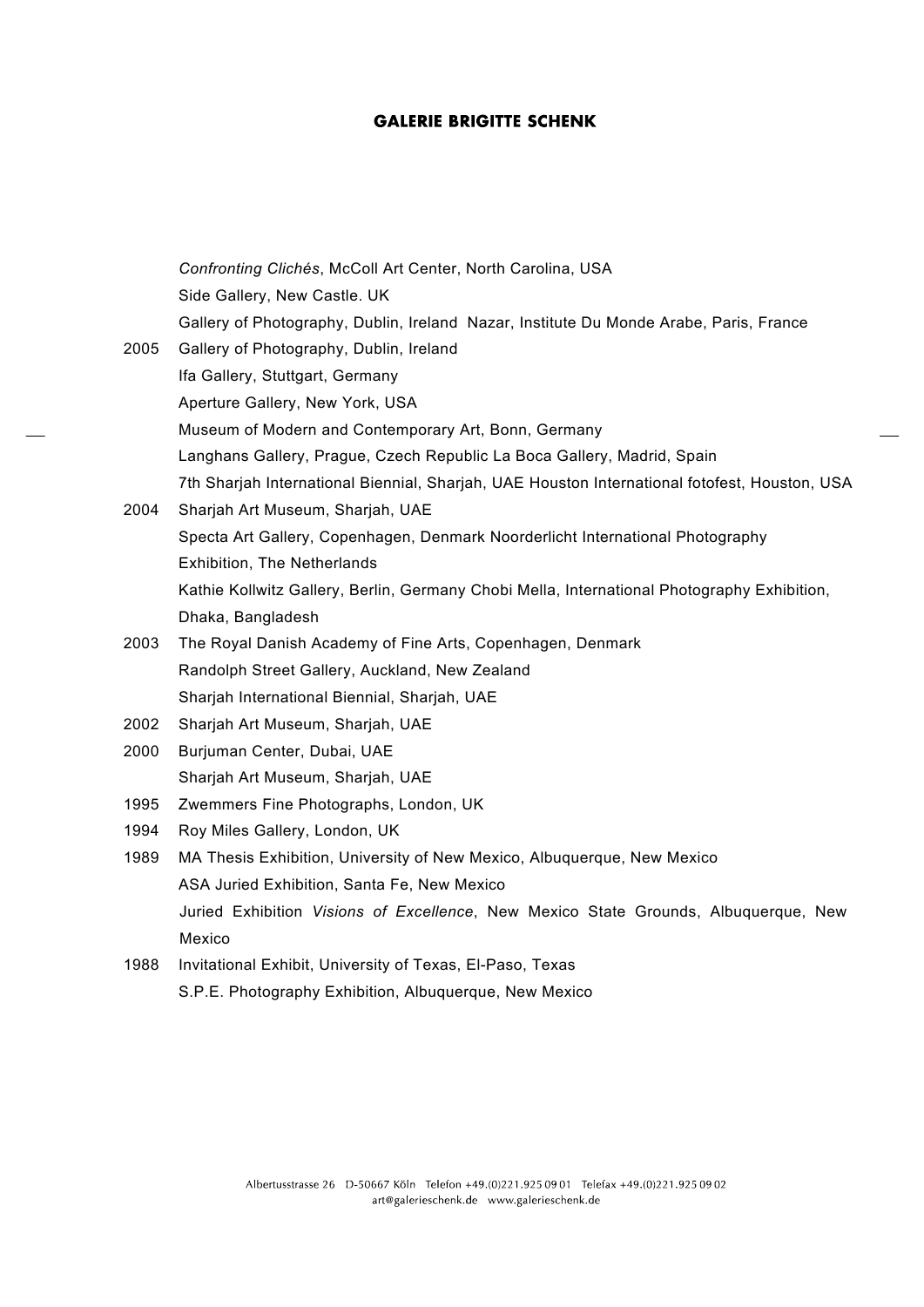### **PUBLICATIONS**

#### **Catalogs**

"Transfigurations: Tarek Al-Ghoussein", Black Dog Publishing, London, UK, 2014 "In Absentia: Photgraphs by Tarek Al-Ghoussein", Page One Publishing Ltd, Singapore, 2009 Gray, Nikola, "Mapping, Self Portraits and B Series", Art School Palestine, London, UK 2009 "Reorientations", European Parliament, Brussels, Belgium, 2009 Nanjo, Fumio, "Wonder", Singapore Biennial, Singapore, 2008 Berbiic, Isak, "Self Portrait A,B and C Series", Exhibition Catalog, College of Fine Arts, University of Sharjah, UAE, 2008 Paytner, November, "Scenes du Sud II", Nimes, France, 2008 "Self –Representation", Doha, Qatar, 2007 Prof. Dr. Ronte, Dieter, "Languages of the Desert", Museum Of Modern and Contemporary Art, Bonn, exhibition catalogue, Dumont, Köln, Germany, 2007 Holton, Johan, "Political Realities", 2006 "Sharjah International Biennial 7", Sharjah Art Museum, Sharjah, UAE, 2005 Melis, Wim, "Nazar: Photographs from the Arab World", Fries Museum, The Netherlands, 2004 Carver, Antonia, "Sharjah International Biennial 6", Sharjah Art Museum, Sharjah, UAE, 2003

## **Anthologies**

Issa, Rose, "Arab Photography Now", Kehrer Press, Germany 2011 Bright, Susan, "The Self Portrait in Contemporary Art", Thames and Hudson, London 2010 New Vision, "Arab Contemporary Art in the 21<sup>st</sup> century", Trans Globe Publishing, London, UK, 2009 Muller, Nat, "Contemporary Art in the Middle East", Black Dog Publishing, London, UK, 2009 Foster, Elena, "C Photo International Magazine", Ivory Press, UK, 2008 Messina, Audrey, "The Arab World...Now", Gallarie Enrico Navaraa, Paris, France, 2008 Dakhlia, Jocelyne, "Créations artistiques contemporaines en pays d'Islam: Des Arts en Tensions", Editions Kimé, 2006 Keller, Christoph, "Ideal City - Invisible Cities", European Art Projects, Zamość, Polen, exhibition

catalogue, 2006